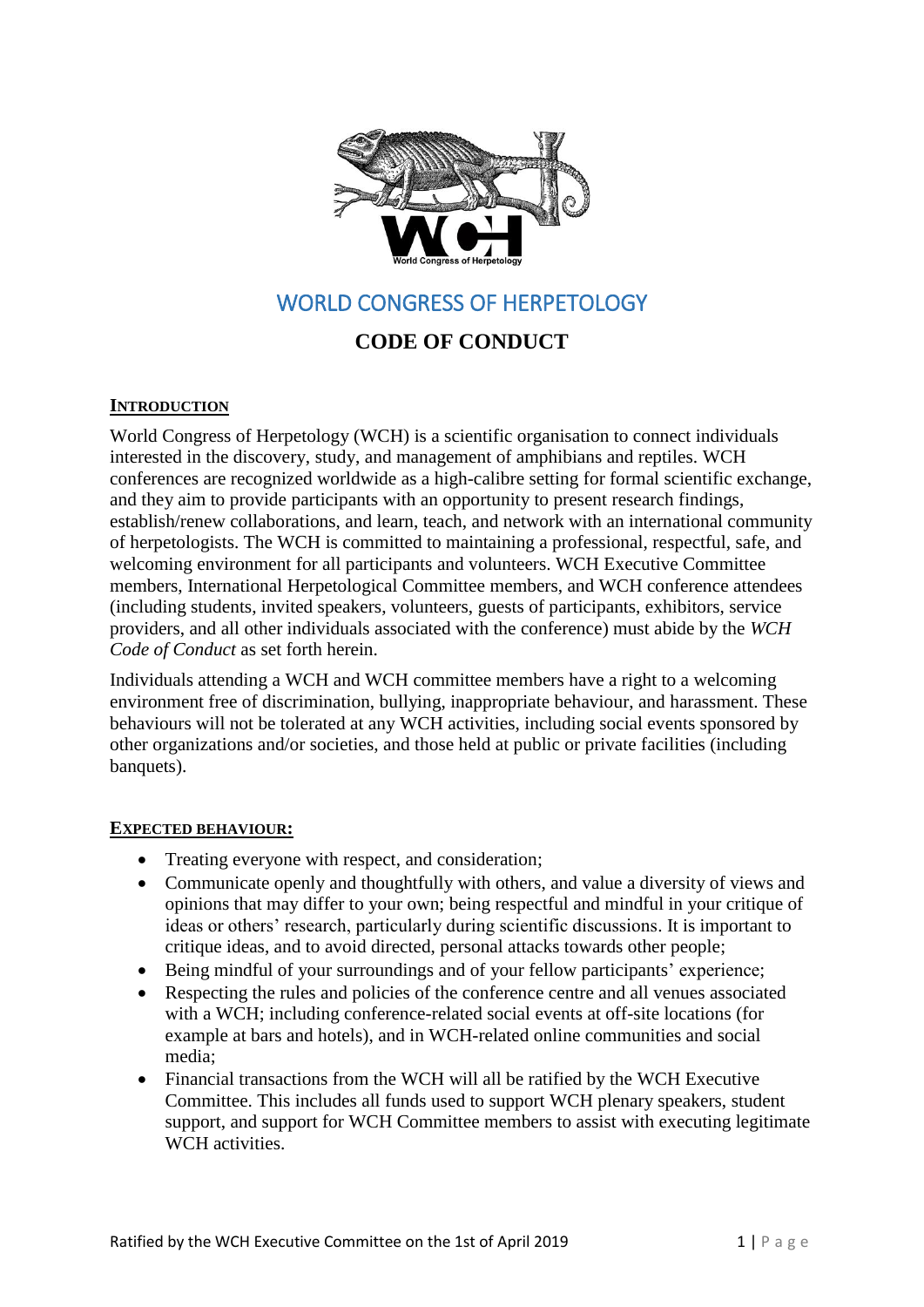## **THIS POLICY PROHIBITS THE FOLLOWING CATEGORIES OF MISCONDUCT:**

- Discrimination or harassment based on gender or gender identity or expression, transgender status, sexual orientation, age, creed, colour, disability, pregnancy, marital or parental status, physical appearance, body size, race, religion, ethnicity, military status, genetic information, national origin, or culture;
- Harassment and intimidation, including any verbal, written, or physical conduct designed to threaten, intimidate, or coerce delegates, conference organizers, or volunteers;
- Sexual harassment, including any unwelcome sexual advance, request for sexual favours, or other unwanted behaviour or verbal or physical conduct of a sexual nature;
- Retaliation, which includes any adverse action against an individual or groups of individuals on the basis of filing a complaint, cooperating with an investigation, or otherwise participating in the procedures under the *WCH Code of Conduct*;
- Intimidation and bullying, such as unwanted and/or aggressive behaviour between parties that involves a real or perceived power imbalance;
- Unacceptable behaviour, including but not limited to physical or verbal abuse of any attendee, speaker, volunteer, exhibitor, service provider or other meeting guest; inappropriate use of nudity and/or sexual images in public spaces or in presentations; threatening, shaming, or stalking any WCH participant; disrespectful or purposeful disruption of presentations; inappropriate comments presented in a joking manner;
- Critiques of scientific work are appropriate and important, but presentations, and any critiques of other's work, must be free of offensive, discriminatory or disrespectful elements, including (but not limited to) words and images that are derogatory or demeaning to individuals or groups;
- All WCH financial transactions (either monetary or in-kind) should be transparent, available to, and approved by the WCH Executive Committee;
- Not abiding by the rules and policies of all venues associated with a WCH and the country in which WCH is held; for example, drinking alcohol outside of designated areas, smoking other than in designated areas, consumption of prohibited substances, or assembling for the purpose of committing an unlawful act.

#### **BROADCASTING POLICY:**

The WCH support the communication of science. Information presented at the WCH (in oral or poster format) may be reported and discussed by attendees and science writers via published materials in scientific journals, newspapers, blogs, Twitter, Facebook, or other formats. However, we require that this be done respectfully and without direct reproduction of visual materials (e.g., no posting photos of slides or posters) unless permission is obtained from the presenter, or if the information is already freely available in an open-source forum. If a presenter does not want information from his/her presentation to be broadcasted, they should make this clear in their talk/poster and we ask that attendees respect this.

#### **REPORTING UNACCEPTABLE BEHAVIOUR:**

Anyone filing a complaint concerning a violation of the *WCH Code of Conduct* must be acting in good faith and have reasonable grounds for believing the information disclosed. Any allegations made with a malicious intent or knowingly false will be viewed as violation of the *WCH Code of Conduct* (see prohibited categories, i.e., retaliation, of misconduct above).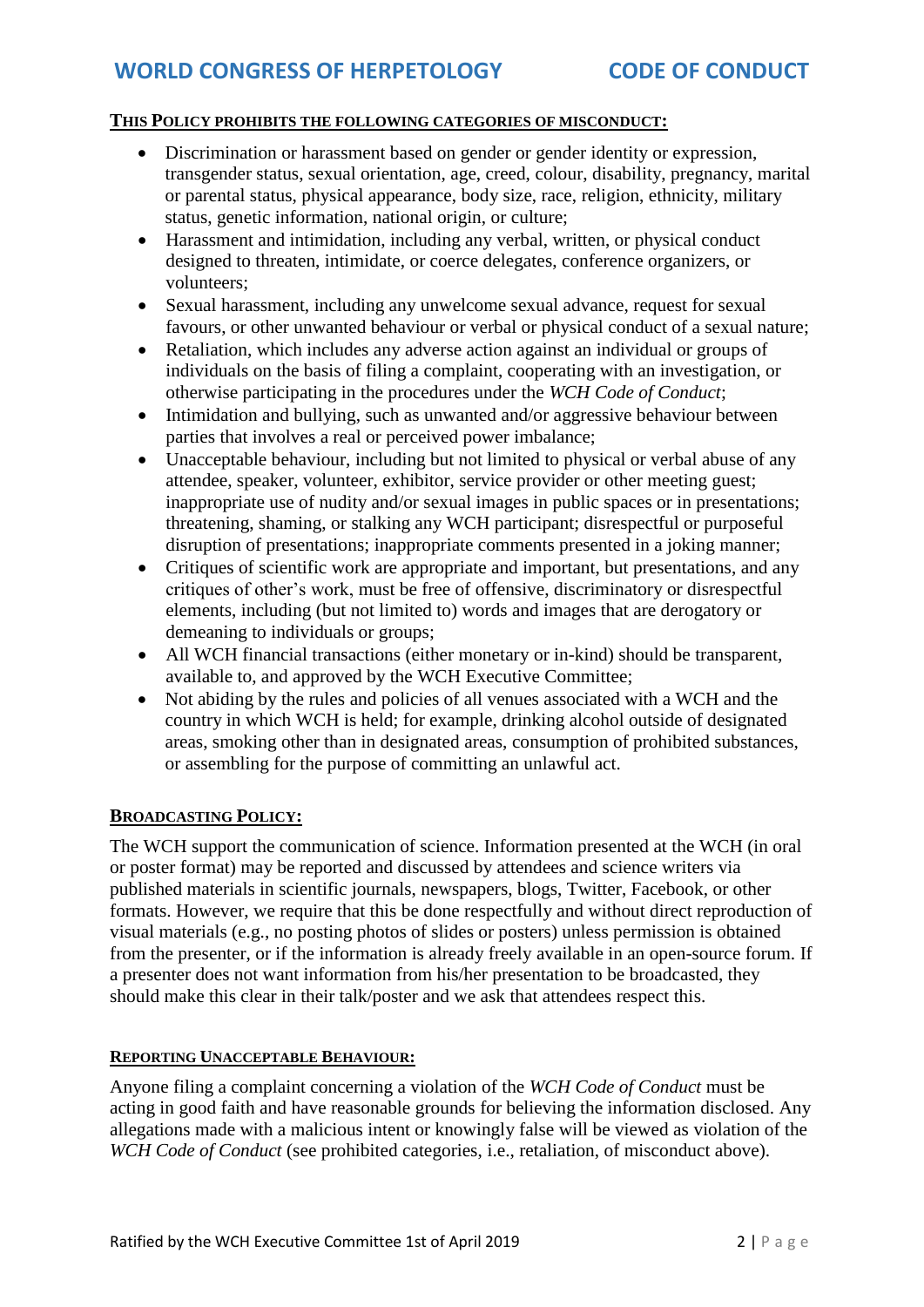Violations of the *WCH Code of Conduct* by a WCH participant should be reported by the complainant to the Conference Organizer, The Secretary General and/or The Secretary General Elect (see contact details below). Any unacceptable behaviour by WCH committee members should be reported to the Secretary General and/or the Secretary General Elect. Any unacceptable behaviour by the Secretary General or the Secretary General Elect should be reported to the WCH Executive Committee (see contacts below). Inappropriate use of WCH funds should be reported to the WCH Treasurer (see contact below) and the WCH Executive Committee.

The reported complaint should be made verbally, preferably, immediately after the violation has occurred and then later with a written report. The report should include all the pertinent documentation needed to investigate the violation (including but not limited to date, time, misconduct observed, name of the person accused, and names of others who may have witnessed the misconduct). Reports of violations or suspected violations will be kept confidential to the extent possible, consistent with the need to conduct an adequate investigation or to the extent allowed by law. All complaints will be treated seriously and responded to promptly by at least two members of the above mentioned three officers.

No WCH participant that in good faith reports a violation of the *WCH Code of Conduct* shall suffer harassment, retaliation, or adverse consequence from the Conference Organizer, The Secretary General, and/or The Secretary General Elect. It is a violation of the *WCH Code of Conduct* for an alleged offender to harass, retaliate, or adversely act toward a complainant who in good faith reports a potential violation.

### **PROCEDURE FOR ADDRESSING & CONSEQUENCES OF CODE VIOLATIONS**

#### During a Meeting

If you are experiencing or witnessing behaviour that constitutes an immediate or serious threat to your personal safety (i.e. threats of bodily harm), contact venue security and/or local law enforcement immediately. If it is not obvious how to contact venue and/or local law enforcement, contact the Conference Organizer. If this situation arises, please also notify the Conference Organizer, The Secretary General, and/or The Secretary General Elect (see contact details below), as soon as possible, at a time that is safe. If necessary, the WCH Executive Committee, under the direction of either the Secretary General and/or the Secretary General Elect, will determine how best to investigate the violation, determine whether it is necessary to meet with the individual(s) involved to apprise them of the complaint, discuss the situation, and possibly take actions to limit interactions between the individuals involved depending on the severity and nature of the event. For example, actions may include a written or verbal warning against a violation (of which the person warned is expected to immediate comply), expulsion from the conference at any time without a refund, and/or being banned from future WCH events.

If presentations or any critiques of other's work include offensive, discriminatory or disrespectful elements, the Conference Organizer, The Secretary General, The Secretary General Elect, and the members of the Executive Committee reserve the rights to:

 $\triangleright$  Interrupt the presentation/discussion and ask the offending person to cease engaging in the inappropriate behaviour.